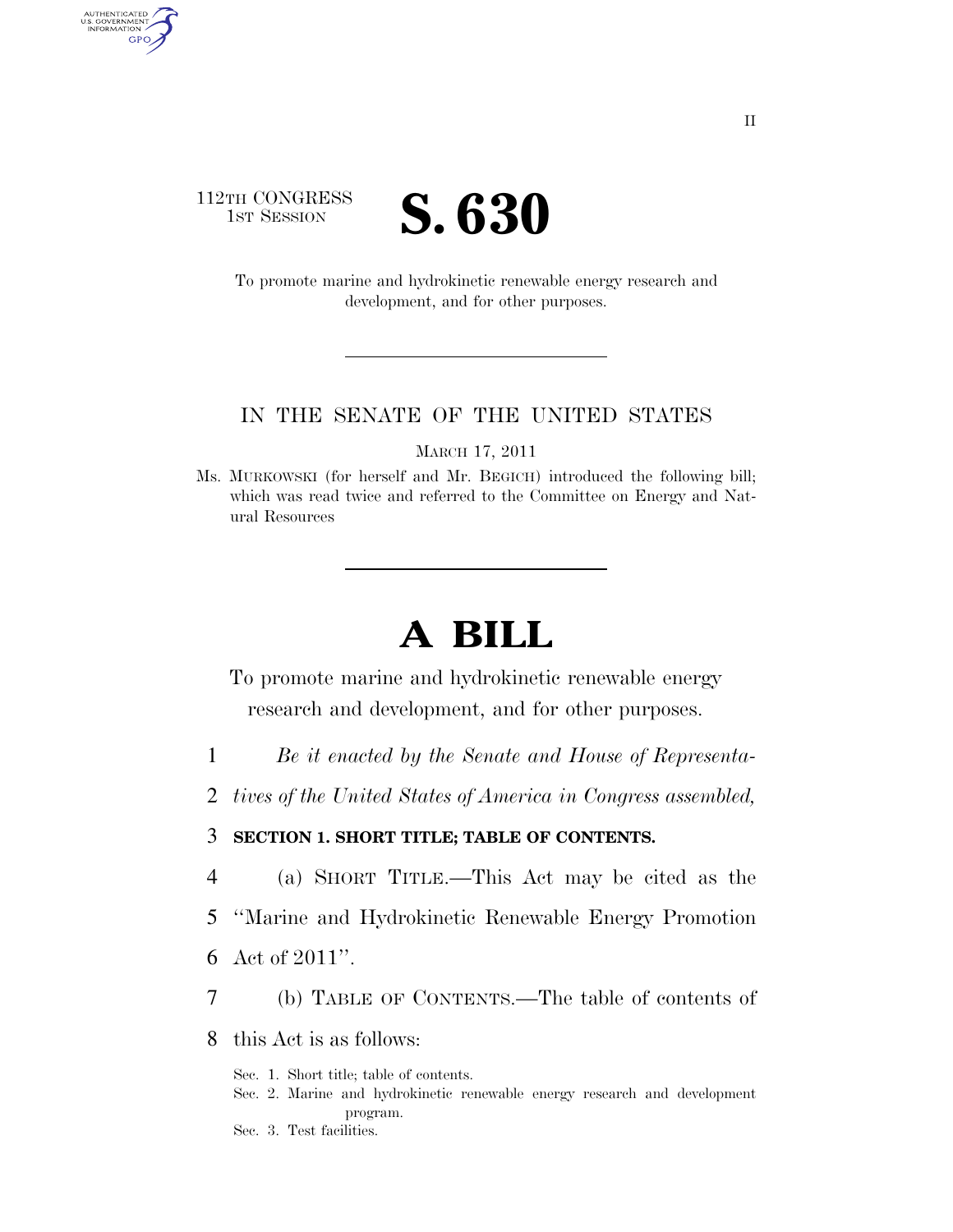|                | Sec. 4. National Marine and Hydrokinetic Renewable Energy Research, Devel-<br>opment, and Demonstration Centers.<br>Sec. 5. Marine-based energy device verification program.<br>Sec. 6. Adaptive management and environmental grant program. |
|----------------|----------------------------------------------------------------------------------------------------------------------------------------------------------------------------------------------------------------------------------------------|
|                | Sec. 7. Administration.<br>Sec. 8. Authorization of appropriations.                                                                                                                                                                          |
|                | Sec. 9. National Renewable Energy Deployment Program.                                                                                                                                                                                        |
| 1              | SEC. 2. MARINE AND HYDROKINETIC RENEWABLE ENERGY                                                                                                                                                                                             |
| $\overline{2}$ | RESEARCH AND DEVELOPMENT PROGRAM.                                                                                                                                                                                                            |
| 3              | Section $633(a)$ of the Energy Independence and Se-                                                                                                                                                                                          |
| $\overline{4}$ | curity Act of 2007 (42 U.S.C. 17212(a)) is amended—                                                                                                                                                                                          |
| 5              | $(1)$ in paragraph $(13)$ , by striking "; and" and                                                                                                                                                                                          |
| 6              | inserting a semicolon;                                                                                                                                                                                                                       |
| 7              | $(2)$ in paragraph $(14)$ , by striking the period at                                                                                                                                                                                        |
| 8              | the end and inserting "; and"; and                                                                                                                                                                                                           |
| 9              | $(3)$ by adding at the end the following:                                                                                                                                                                                                    |
| 10             | $\lq(15)(A)$ apply advanced systems engineering                                                                                                                                                                                              |
| 11             | and system integration methods to identify critical                                                                                                                                                                                          |
| 12             | interfaces and develop open standards for marine                                                                                                                                                                                             |
| 13             | and hydrokinetic renewable energy;                                                                                                                                                                                                           |
| 14             | "(B) transfer the resulting environmental data                                                                                                                                                                                               |
| 15             | industry stakeholders as public information<br>$\mathop{\mathrm{to}}$                                                                                                                                                                        |
| 16             | through published interface definitions, standards,                                                                                                                                                                                          |
| 17             | and demonstration projects; and                                                                                                                                                                                                              |
| 18             | "(C) develop incentives for industry to comply                                                                                                                                                                                               |
| 19             | with the standards.".                                                                                                                                                                                                                        |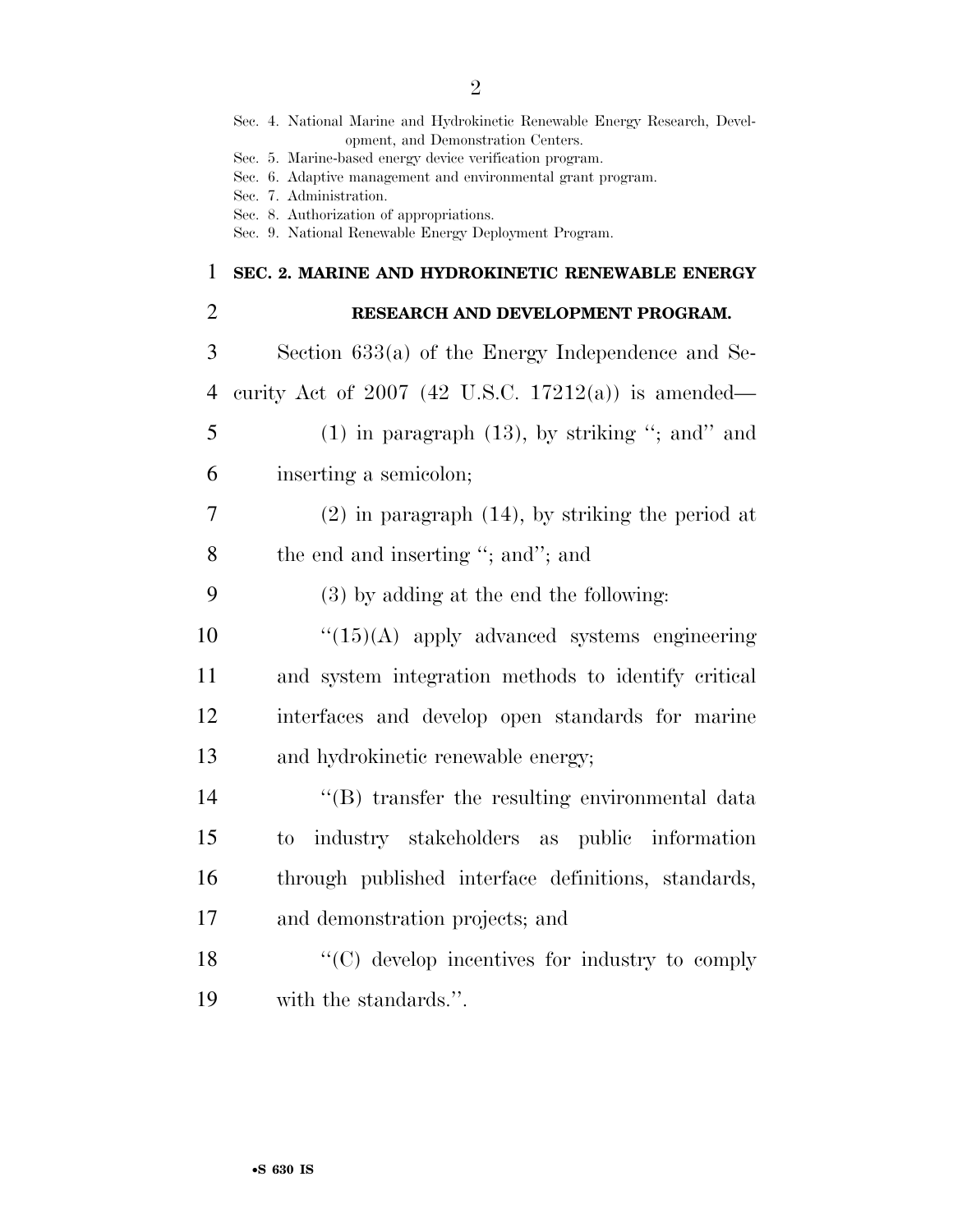#### **SEC. 3. TEST FACILITIES.**

 Section 633 of the Energy Independence and Security Act of 2007 (42 U.S.C. 17212) is amended by adding at the end the following:

- 5 "(c) TEST FACILITIES.—
- $\frac{6}{1}$  <sup>('(1)</sup> IN GENERAL.—In carrying out this sec- tion, not later than 180 days after the date of enact- ment of this subsection, the Secretary shall award competitive grants to support 3 or more geographi- cally dispersed marine and hydrokinetic renewable energy technology research, development, and dem- onstration test facilities for the demonstration of multiple technologies in actual operating environ-ments.
- ''(2) FACILITIES.—Grants under this subsection may support—

17  $\langle (A) \rangle$  modification of an existing facility (including a Center established under section 634); or

20  $\text{``(B) construction of a new test facility.}$ 

21 "(3) PROGRAM OBJECTIVES.—In awarding grants under this subsection, the Secretary shall 23 provide for the demonstration of —

 ''(A) a variety of technologies at each test facility;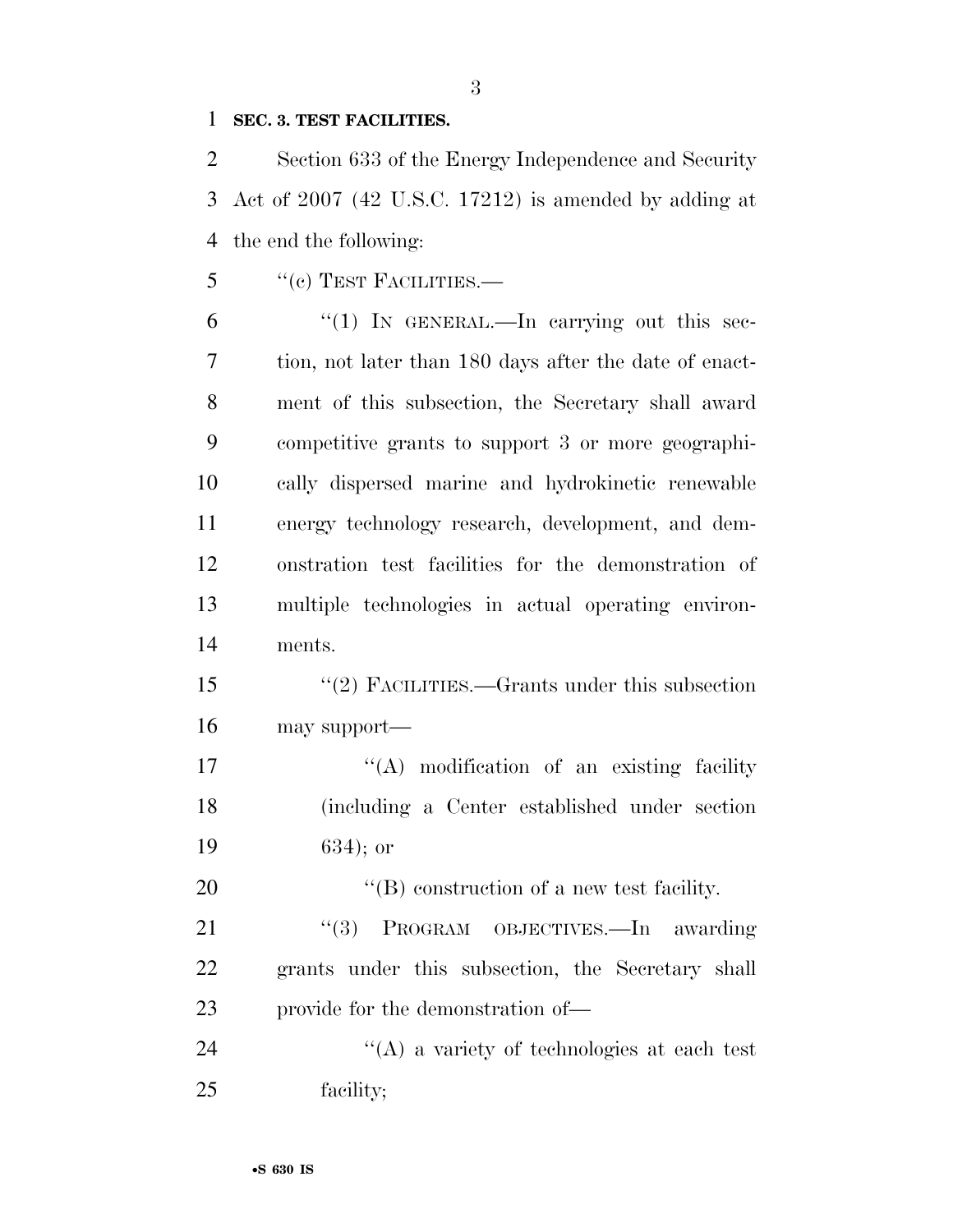| 1              | $\lq\lq (B)$ a variety of technologies among all of |
|----------------|-----------------------------------------------------|
| $\overline{2}$ | the test facilities established; and                |
| 3              | $\lq\lq$ (C) technologies on a variety of scales.   |
| $\overline{4}$ | $``(4)$ ACTIVITIES.—Each test facility established  |
| 5              | under this subsection shall—                        |
| 6              | "(A) provide infrastructure and resources           |
| 7              | for the evaluation and technical viability testing  |
| 8              | of marine and hydrokinetic renewable energy         |
| 9              | technologies; and                                   |
| 10             | "(B) conduct and support research, devel-           |
| 11             | opment, and demonstration activities with re-       |
| 12             | spect to marine and hydrokinetic renewable en-      |
| 13             | ergy technologies.                                  |
| 14             | "(5) ELIGIBILITY.—To be eligible for a grant        |
| 15             | under this subsection, an applicant for a grant     |
| 16             | shall—                                              |
| 17             | $\lq (A)$ be—                                       |
| 18             | "(i) a nonprofit institution;                       |
| 19             | "(ii) a State or local government;                  |
| 20             | "(iii) an institution of higher edu-                |
| 21             | cation;                                             |
| 22             | "(iv) a National Laboratory; or                     |
| 23             | "(v) a Center established under sec-                |
| 24             | tion $634$ ; and                                    |

4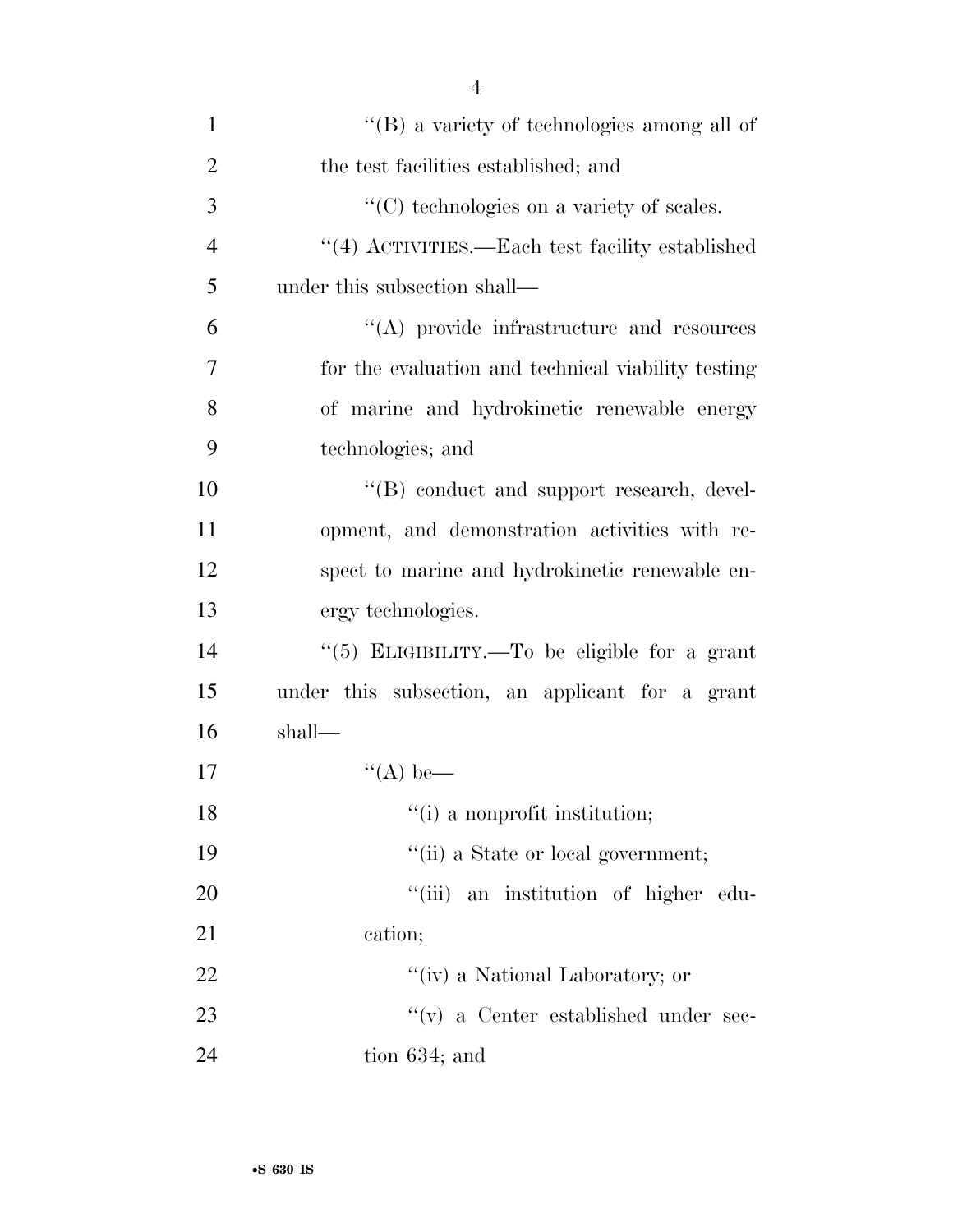| $\mathbf{1}$   | $\lq\lq (B)$ demonstrate to the satisfaction of the      |
|----------------|----------------------------------------------------------|
| $\overline{2}$ | Secretary the ability and intention to-                  |
| 3              | "(i) combine expertise from relevant                     |
| $\overline{4}$ | academic fields, including fields relating               |
| 5              | $to-$                                                    |
| 6              | $\lq\lq$ (I) the environment;                            |
| $\overline{7}$ | $\lq\lq$ (II) marine sciences;                           |
| 8              | "(III) energy; and                                       |
| 9              | "(IV) electrical, mechanical, and                        |
| 10             | civil engineering; and                                   |
| 11             | "(ii) partner with other entities that                   |
| 12             | have expertise in advancing marine and                   |
| 13             | hydrokinetic renewable energy tech-                      |
| 14             | nologies.".                                              |
| 15             | SEC. 4. NATIONAL MARINE AND HYDROKINETIC RENEW-          |
| 16             | ABLE ENERGY RESEARCH, DEVELOPMENT,                       |
| 17             | AND DEMONSTRATION CENTERS.                               |
| 18             | Section 634 of the Energy Independence and Security      |
| 19             | Act of 2007 (42 U.S.C. 17213) is amended—                |
| <b>20</b>      | (1) in the section heading, by inserting " $AND$         |
| 21             | <b>HYDROKINETIC</b> " after " <b>MARINE</b> ";           |
| <u>22</u>      | $(2)$ in the first sentence of subsection $(a)$ , by in- |
| 23             | serting "and Hydrokinetic" after "Marine"; and           |
|                |                                                          |
| 24             | (3) by striking subsection (b) and inserting the         |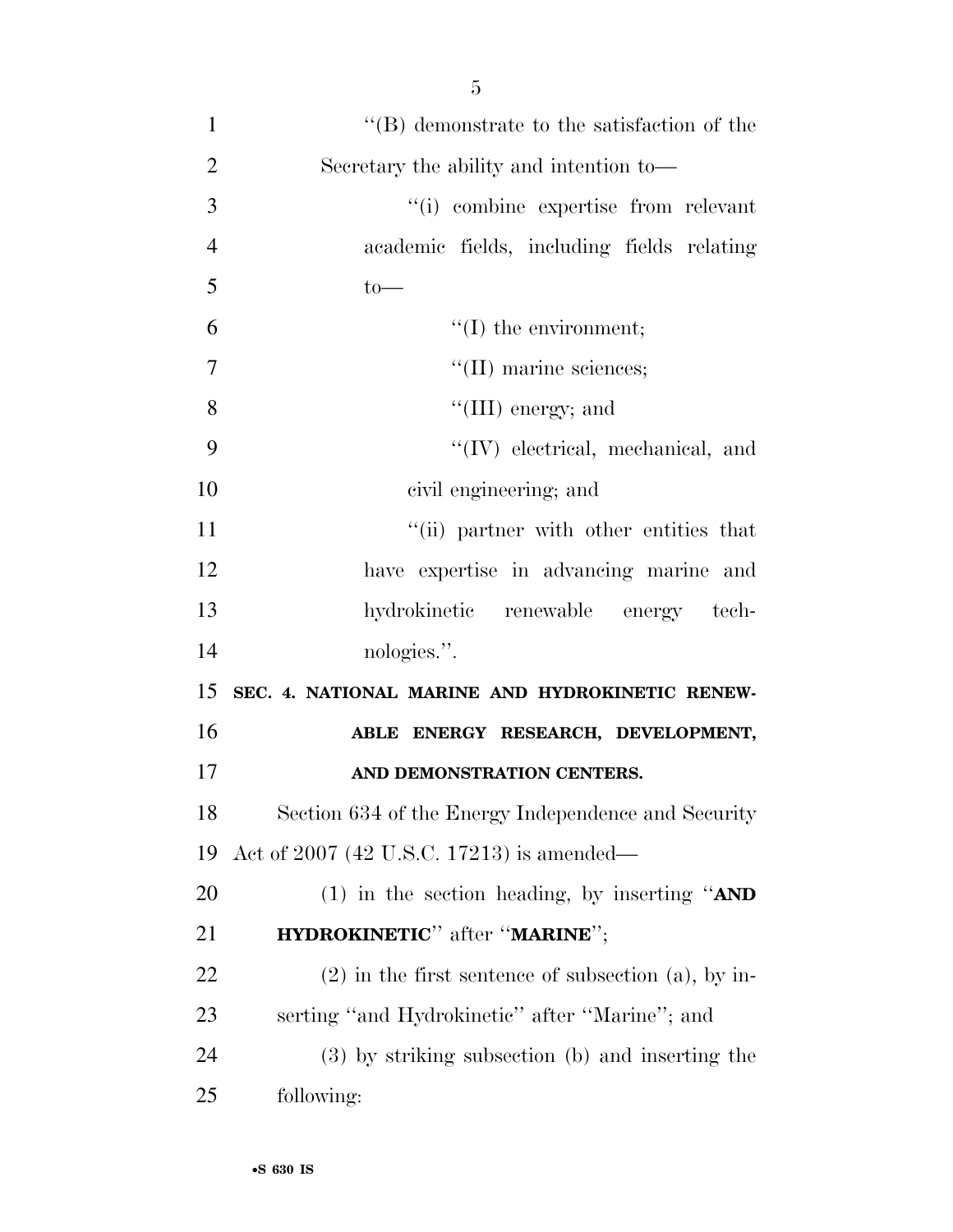| $\mathbf{1}$   | "(b) PURPOSES.—The Centers—                                |
|----------------|------------------------------------------------------------|
| $\overline{2}$ | $\lq(1)$ shall—                                            |
| 3              | "(A) advance research, development, dem-                   |
| $\overline{4}$ | onstration, and commercial application of ma-              |
| 5              | rine and hydrokinetic renewable energy tech-               |
| 6              | nologies; and                                              |
| $\overline{7}$ | "(B) serve as information clearinghouses                   |
| 8              | for the marine and hydrokinetic renewable en-              |
| 9              | ergy industry by collecting and disseminating              |
| 10             | information on best practices in all areas relat-          |
| 11             | ing to developing and managing marine and                  |
| 12             | hydrokinetic renewable energy technologies; and            |
| 13             | $"(2)$ may serve as technology test facilities es-         |
| 14             | tablished under section $633(e)$ .".                       |
| 15             | SEC. 5. MARINE-BASED ENERGY DEVICE VERIFICATION            |
| 16             | PROGRAM.                                                   |
| 17             | The Energy Independence and Security Act of 2007           |
|                | 18 (42 U.S.C. 17211 et seq.) is amended—                   |
| 19             | $(1)$ by redesignating sections 635 and 636 $(42)$         |
| <b>20</b>      | U.S.C. 17214, 17215) as sections 638 and 639, re-          |
| 21             | spectively; and                                            |
| 22             | $(2)$ by inserting after section 634 $(42 \text{ U.S.C.})$ |

17213) the following: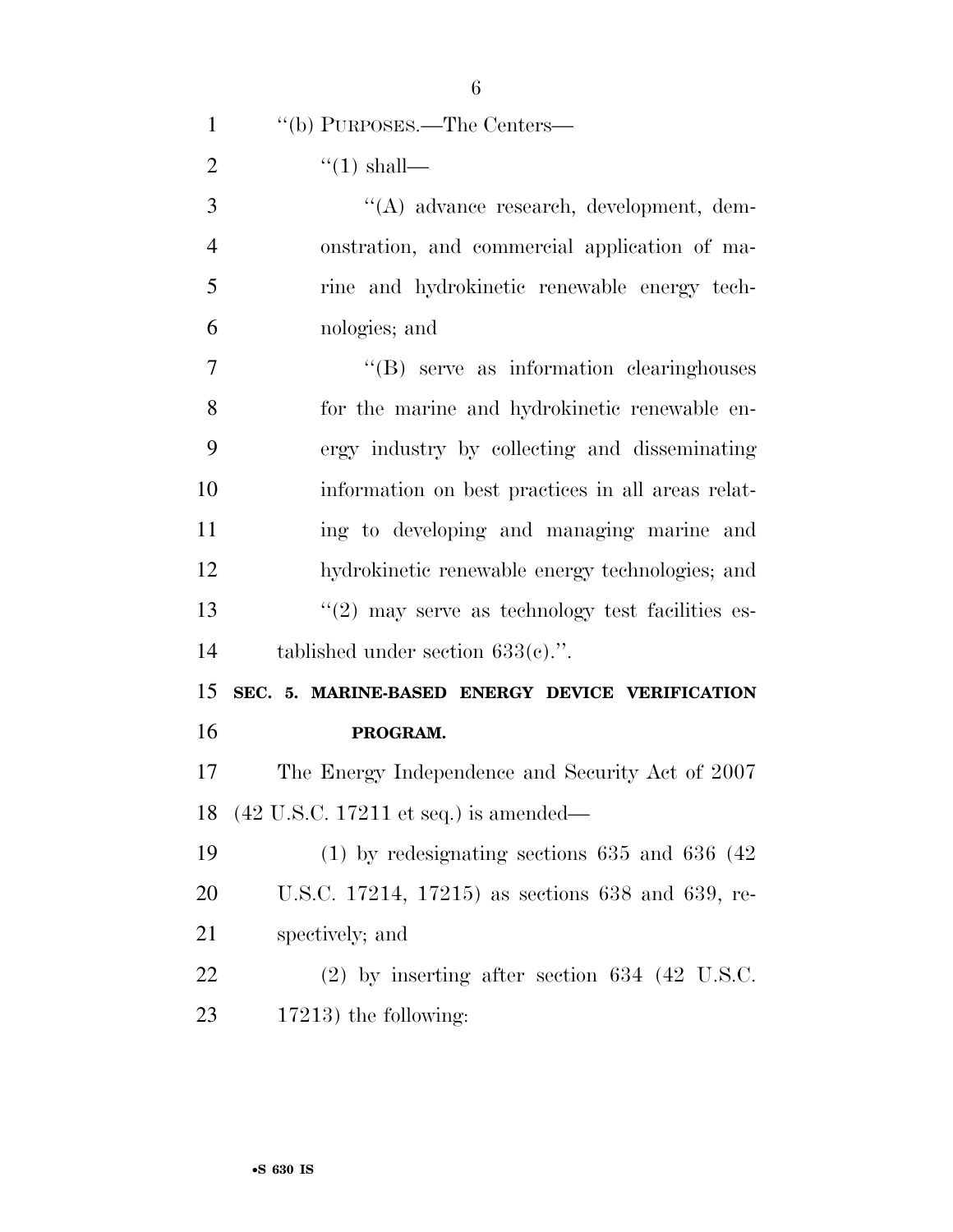''(a) ESTABLISHMENT.—The Secretary shall estab- lish a marine-based energy device verification program to provide a bridge from the marine and hydrokinetic renew- able energy capture device design and development efforts underway across the industry to commercial deployment of marine and hydrokinetic renewable energy devices.

 ''(b) PURPOSES.—The purposes of the program are to fund, facilitate the development and installation of, and evaluate marine and hydrokinetic renewable energy projects, in partnership with Federally Funded Research and Development Centers, and in conjunction with univer- sities and other institutions of higher education, private business entities, and other appropriate organizations, in order—

17  $\frac{17}{2}$  (1) to increase marine and hydrokinetic renew-able energy experience; and

 ''(2) to build and operate enough candidate de- vices to obtain statistically significant operating and maintenance data.

 ''(c) OBJECTIVES.—The objectives of the program shall include—

24  $\frac{1}{2}$   $\frac{1}{2}$  verifying the performance, reliability, maintainability, and cost of new marine and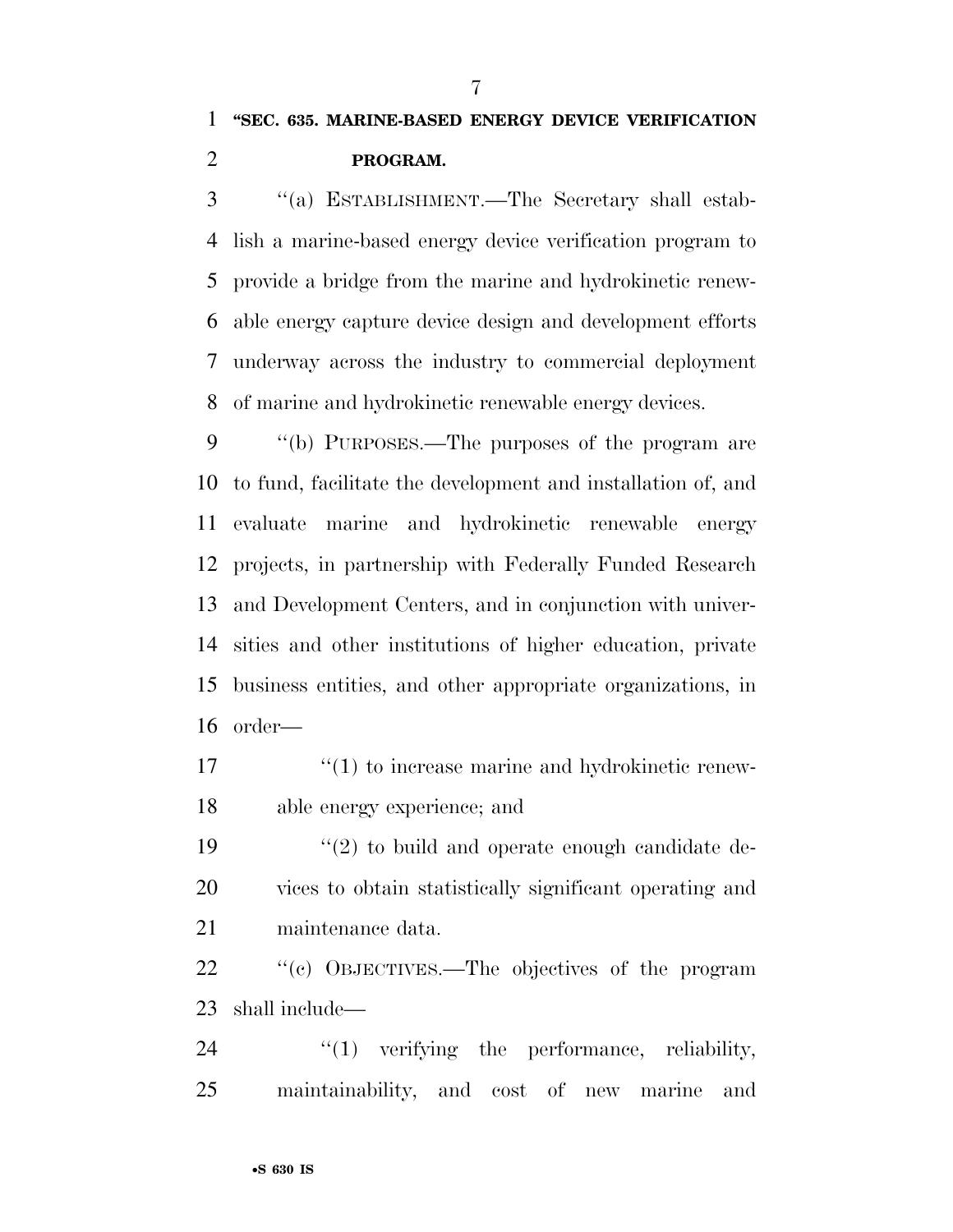| $\mathbf{1}$   | hydrokinetic renewable energy device designs and                          |
|----------------|---------------------------------------------------------------------------|
| $\overline{2}$ | system components in an operating environment;                            |
| 3              | $"(2)$ providing States, regulators, utilities, and                       |
| $\overline{4}$ | other stakeholders with a valid opportunity to test                       |
| 5              | and evaluate marine and hydrokinetic renewable en-                        |
| 6              | ergy technology in new areas;                                             |
| 7              | $\cdot\cdot$ (3) documenting and communicating the expe-                  |
| 8              | rience from those projects for the benefit of utilities,                  |
| 9              | independent power producers, other nonutility gen-                        |
| 10             | erators, device suppliers, and others in the marine                       |
| 11             | and hydrokinetic renewable energy development com-                        |
| 12             | munity; and                                                               |
| 13             | $\cdot$ (4) resolving environmental issues through ro-                    |
| 14             | bust characterization, reliable impact prediction, ef-                    |
| 15             | fective monitoring, development, and use of adaptive                      |
| 16             | management, and informing engineering design to                           |
| 17             | improve environmental performance.".                                      |
| 18             | SEC. 6. ADAPTIVE MANAGEMENT AND ENVIRONMENTAL                             |
| 19             | <b>GRANT PROGRAM.</b>                                                     |
| 20             | The Energy Independence and Security Act of 2007                          |
| 21             | $(42 \text{ U.S.C. } 17211 \text{ et seq.})$ (as amended by section 5) is |
| 22             | amended by inserting after section 635 the following:                     |
| 23             | "SEC. 636. ADAPTIVE MANAGEMENT AND ENVIRONMENTAL                          |
| 24             | <b>GRANT PROGRAM.</b>                                                     |
| 25             | "(a) FINDINGS.—Congress finds that—                                       |
|                |                                                                           |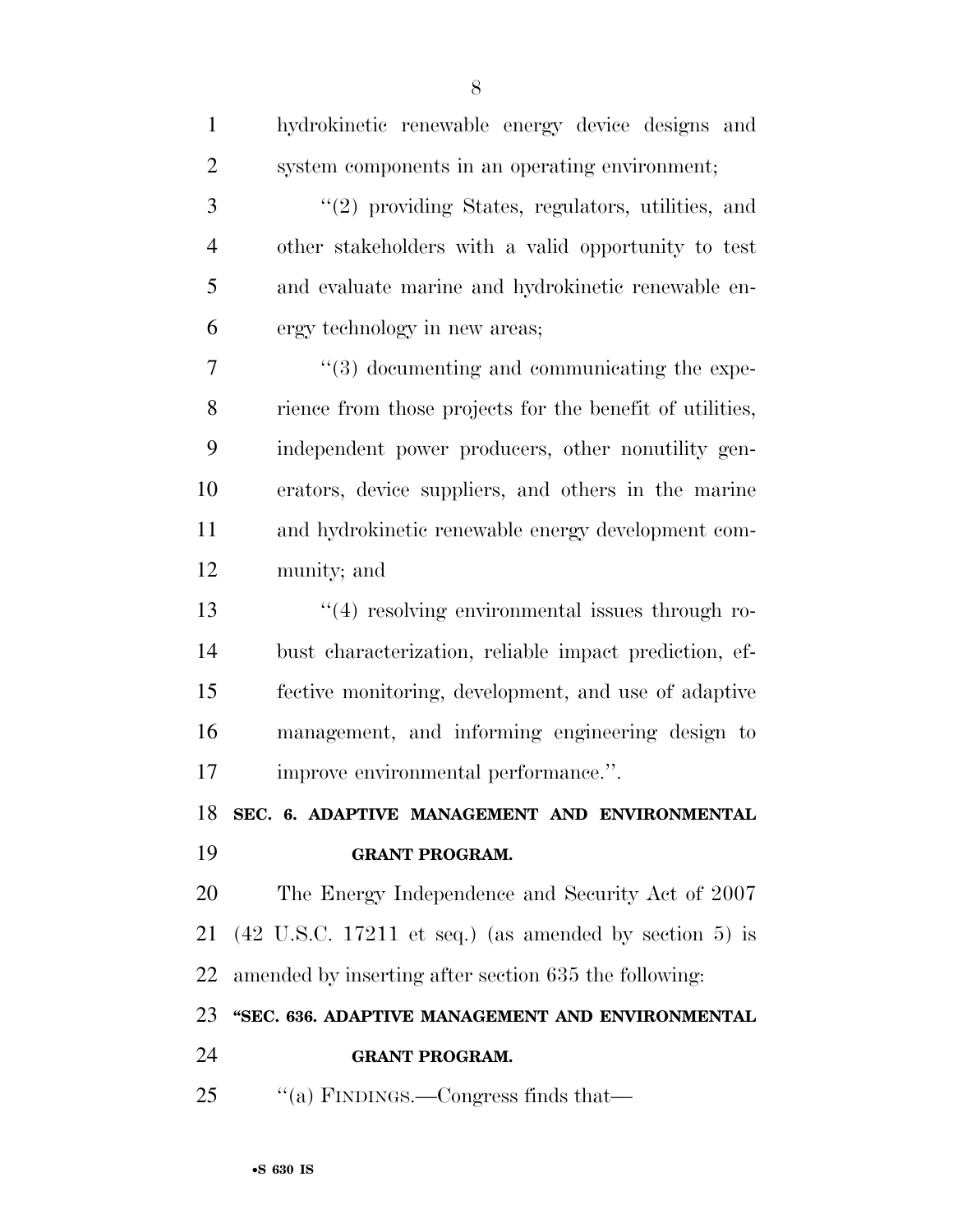| $\mathbf{1}$   | $\cdot\cdot\cdot(1)$ the use of marine and hydrokinetic renew- |
|----------------|----------------------------------------------------------------|
| $\overline{2}$ | able energy technologies can reduce contributions to           |
| 3              | global warming;                                                |
| $\overline{4}$ | "(2) marine and hydrokinetic renewable energy                  |
| 5              | technologies can be produced domestically;                     |
| 6              | "(3) marine and hydrokinetic renewable energy                  |
| 7              | is a nascent industry; and                                     |
| 8              | $\cdot$ (4) the United States must work to promote             |
| 9              | new renewable energy technologies that reduce con-             |
| 10             | tributions to global warming gases and improve do-             |
| 11             | mestic energy production.                                      |
| 12             | "(b) GRANT PROGRAM.—                                           |
| 13             | "(1) IN GENERAL.—As soon as practicable                        |
| 14             | after the date of enactment of this subsection, the            |
| 15             | Secretary shall establish a program under which the            |
| 16             | Secretary shall award grants to eligible entities—             |
| 17             | $\lq\lq$ to advance the development of marine                  |
| 18             | and hydrokinetic renewable energy;                             |
| 19             | $\lq\lq (B)$ to help fund the costs of environ-                |
| 20             | mental analysis affecting the deployment of ma-                |
| 21             | rine hydrokinetic devices;                                     |
| 22             | "(C) to help enable the eligible entities—                     |
| 23             | "(i) to gather and collect the types of                        |
| 24             | environmental data that are required when                      |
| 25             | working in a public resource (including the                    |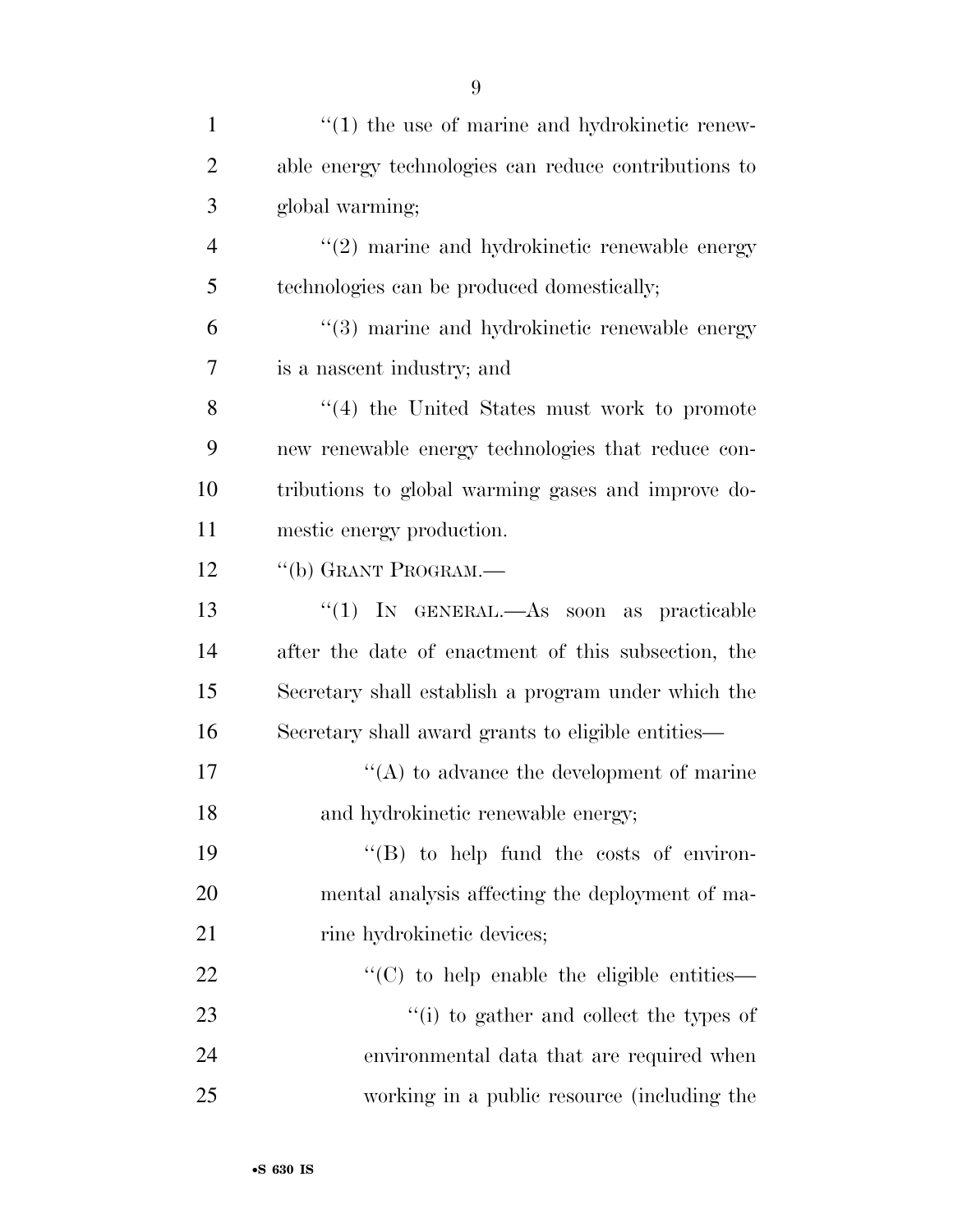| $\mathbf{1}$   | waterways and oceans of the United                                        |
|----------------|---------------------------------------------------------------------------|
| $\overline{2}$ | States); and                                                              |
| 3              | "(ii) to monitor the impacts of dem-                                      |
| $\overline{4}$ | onstration projects and make the resulting                                |
| 5              | information available for widespread dis-                                 |
| 6              | semination to aid future projects; and                                    |
| $\overline{7}$ | $\lq\lq$ to help fund the cost of advancing re-                           |
| 8              | newable marine and hydrokinetic technologies                              |
| 9              | in ocean and riverine environments from dem-                              |
| 10             | onstration projects to development and deploy-                            |
| 11             | ment.                                                                     |
| 12             | "(2) APPLICATION.—To be eligible to receive a                             |
| 13             | grant under this paragraph, an entity shall submit                        |
| 14             | to the Secretary an application at such time, in such                     |
| 15             | manner, and containing such information as the Sec-                       |
| 16             | retary may require.".                                                     |
| 17             | SEC. 7. ADMINISTRATION.                                                   |
| 18             | The Energy Independence and Security Act of 2007                          |
| 19             | $(42 \text{ U.S.C. } 17211 \text{ et seq.})$ (as amended by section 6) is |
| 20             | amended by inserting after section 636 the following:                     |
| 21             | "SEC. 637. ADMINISTRATION.                                                |
| 22             | "(a) IN GENERAL.—In carrying out this subtitle, the                       |
| 23             | Secretary shall—                                                          |
| 24             | $\lq(1)$ coordinate and avoid duplication of activi-                      |
| 25             | ties across programs of the Department and other                          |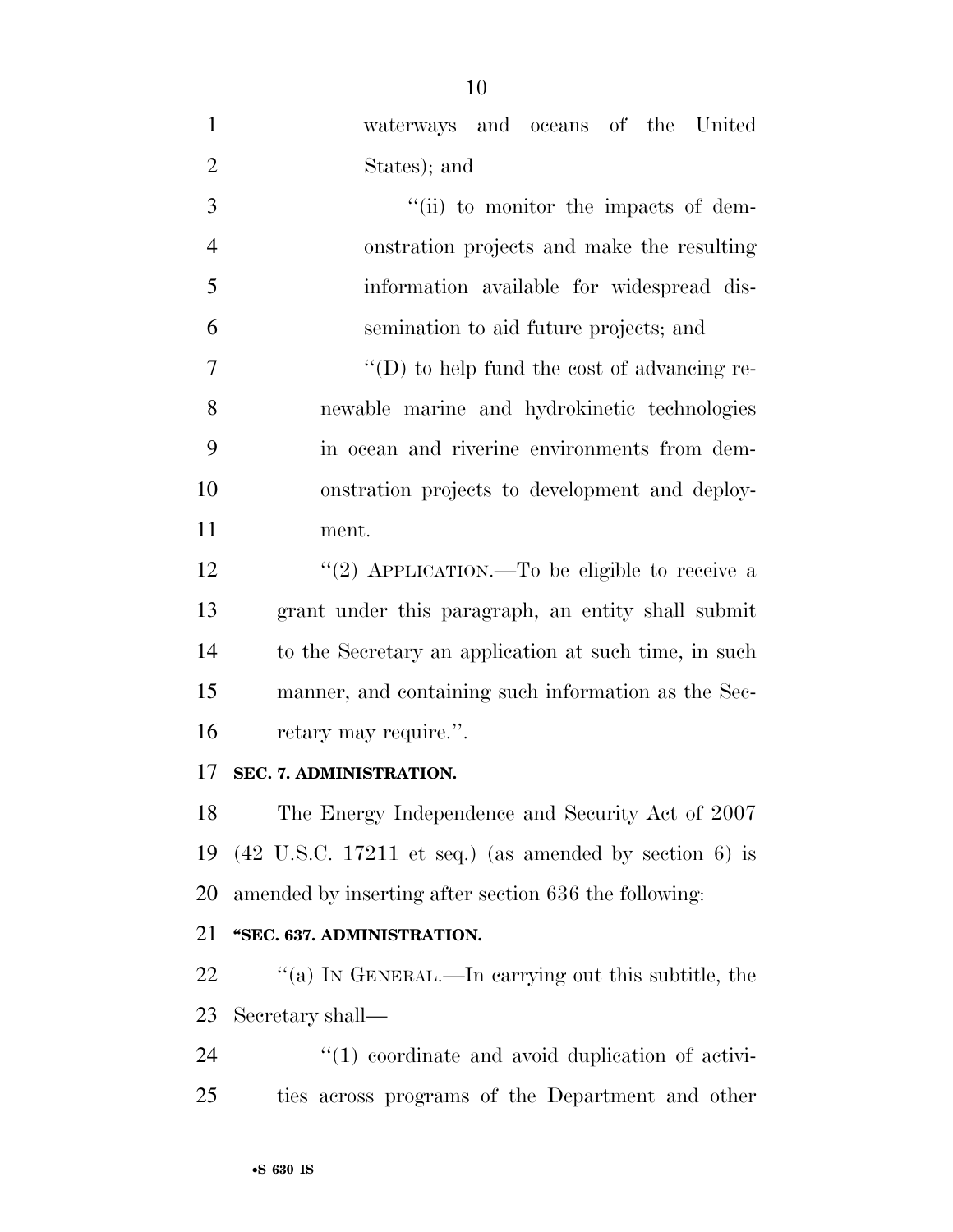| $\mathbf{1}$   | applicable Federal agencies, including the National          |
|----------------|--------------------------------------------------------------|
| $\overline{2}$ | Laboratories;                                                |
| 3              | $\lq(2)$ collaborate with (as applicable)—                   |
| $\overline{4}$ | $\lq\lq$ industry;                                           |
| 5              | $\lq\lq(B)$ stakeholders;                                    |
| 6              | $\lq\lq$ (C) other Federal agencies, including the           |
| 7              | National Laboratories;                                       |
| 8              | $\lq\lq$ (D) academic institutions; and                      |
| 9              | $\lq\lq$ (E) international bodies with relevant sci-         |
| 10             | entific expertise; and                                       |
| 11             | $(3)$ obtain from the recipient of assistance and            |
| 12             | make available to the public, through Web sites, re-         |
| 13             | ports, and databases of the Department, any re-              |
| 14             | search, development, demonstration, and commercial           |
| 15             | application information produced with respect to             |
| 16             | supported technology, including information obtained         |
| 17             | after the completion of supported activities, except         |
| 18             | to the extent that the information is protected from         |
| 19             | disclosure under section $552(b)$ of title 5, United         |
| 20             | States Code.                                                 |
| 21             | "(b) REPORTS.—Not later than 1 year after the date           |
| 22             | of enactment of this section and at least once every 2 years |
| 23             | thereafter, the Secretary shall submit to Congress a report  |

on findings and activities conducted under this subtitle.''.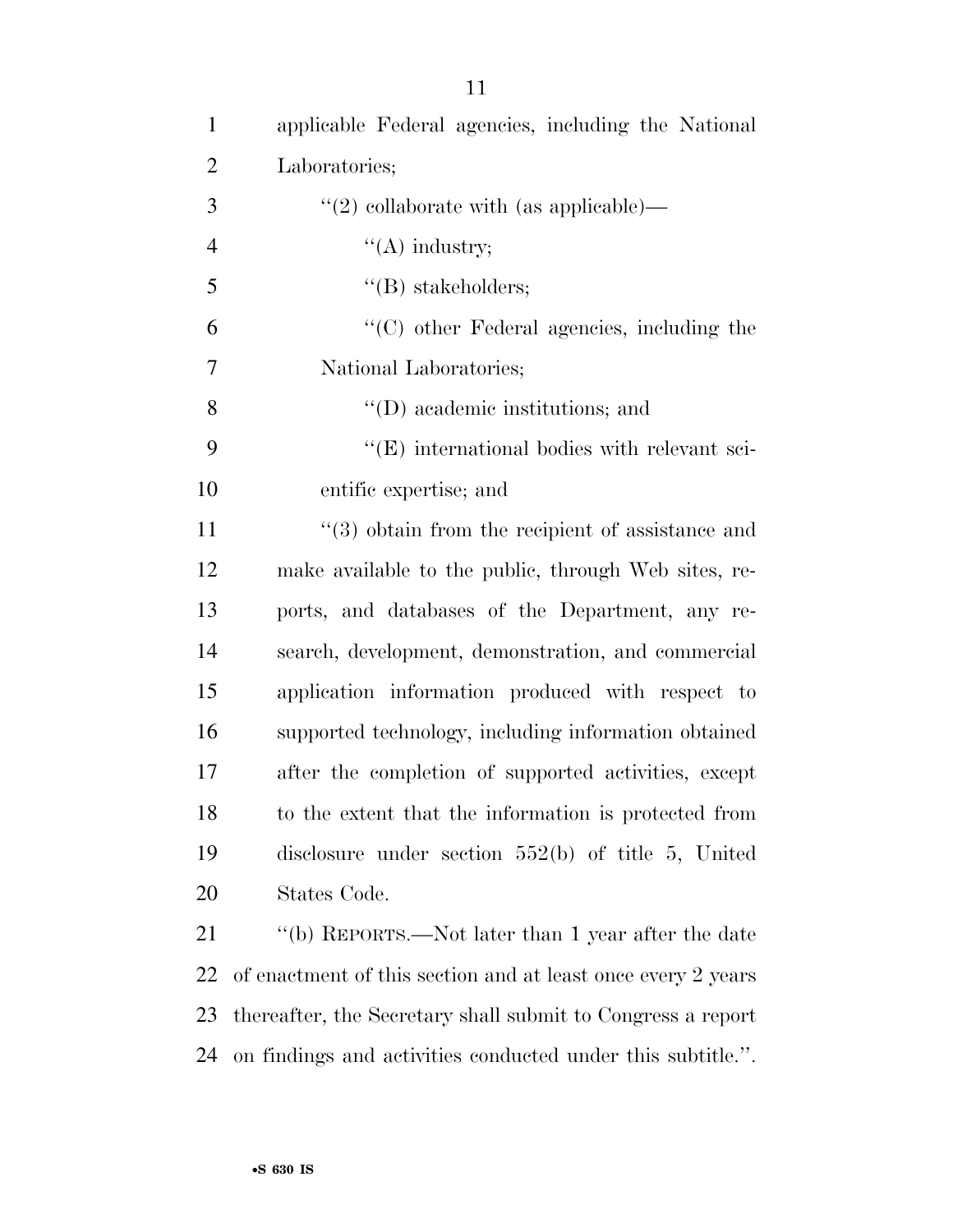#### **SEC. 8. AUTHORIZATION OF APPROPRIATIONS.**

 Section 639 of the Energy Independence and Security Act of 2007 (42 U.S.C. 17215) (as redesignated by section 5(1)) is amended to read as follows:

#### **''SEC. 639. AUTHORIZATION OF APPROPRIATIONS.**

 ''(a) IN GENERAL.—There is authorized to be appro- priated to carry out this subtitle \$75,000,000 for each of fiscal years 2012 through 2014, to remain available until expended.

 ''(b) OFFSETS.—Of the amount authorized to be ap- propriated for each fiscal year under subsection (a), \$75,000,000 shall be derived for each fiscal year from the amount authorized for energy-intensive industries effi- ciency programs under section 452(f) of the Energy Inde- pendence and Security Act of 2007 (42 U.S.C. 17111(f)) for each of fiscal years 2012 through 2015.

17 ""(c) RENEWABLE ENERGY FUNDS.—No funds shall be appropriated under this section for activities that are 19 receiving funds under section  $931(a)(2)(E)(i)$  of the En- ergy Policy Act of 2005 (42 U.S.C. 16231(a)(2)(E)(i)).''. **SEC. 9. NATIONAL RENEWABLE ENERGY DEPLOYMENT PROGRAM.** 

 (a) IN GENERAL.—Section 803 of the Energy Inde- pendence and Security Act of 2007 (42 U.S.C. 17282) is amended by striking the section heading and inserting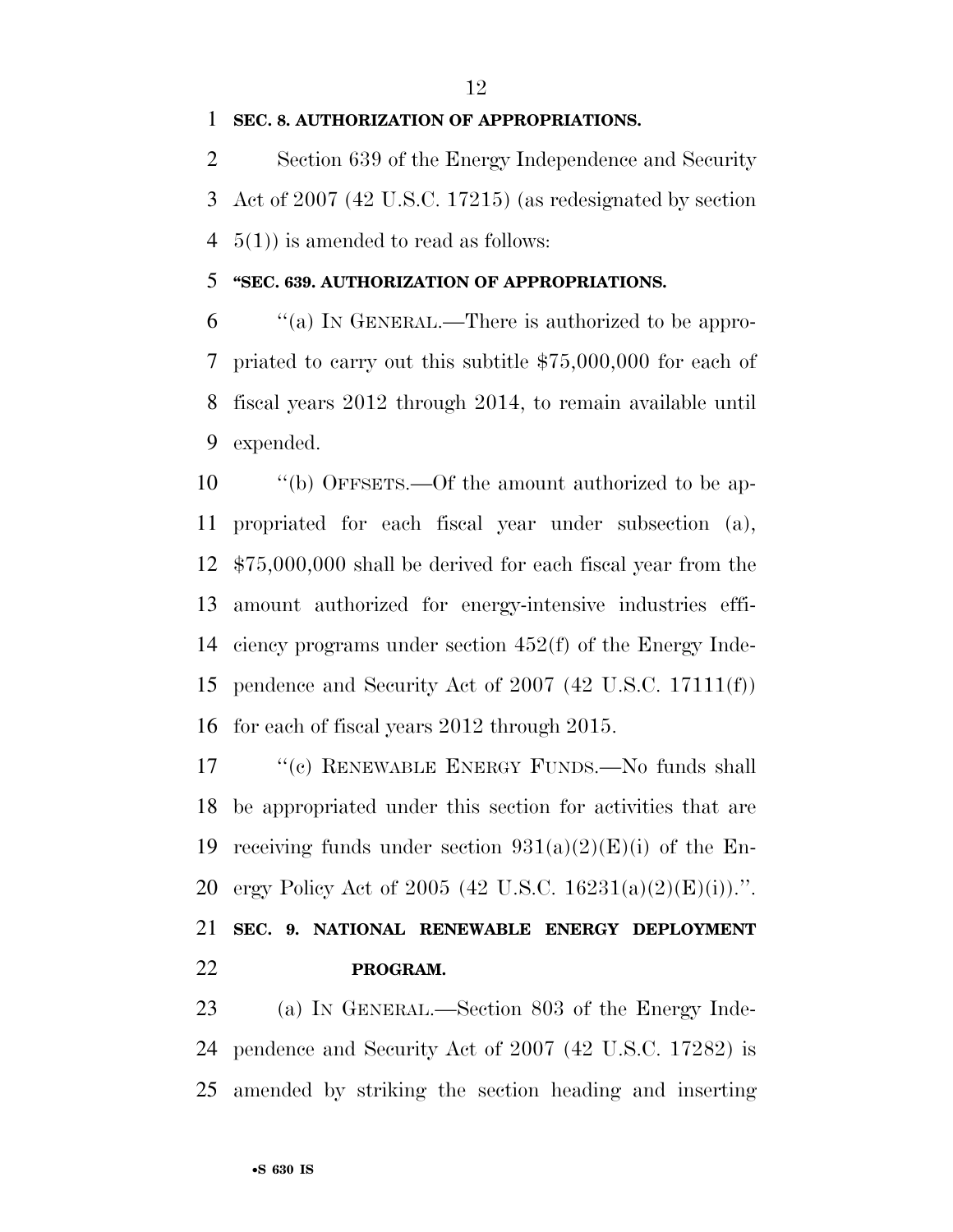## ''**NATIONAL RENEWABLE ENERGY DEPLOYMENT PROGRAM**''.

 (b) DEFINITIONS.—Section 803(a) of the Energy Independence and Security Act of 2007 (42 U.S.C. 5 17282(a)) is amended—

6 (1) by striking paragraph  $(1)$ ;

 (2) by redesignating paragraphs (2) through (4) as paragraphs (1) through (3), respectively; and 9 (3) in paragraph  $(3)(B)(iv)$  (as so redesig-nated), by striking ''Alaska small''.

 (c) RENEWABLE ENERGY CONSTRUCTION GRANTS.—Section 803(b) of the Energy Independence and Security Act of 2007 (42 U.S.C. 17282(b)) is amend-ed—

 (1) in paragraph (1), by inserting ''establish a national renewable energy construction grants pro- gram under which the Secretary shall'' after ''shall''; and

(2) by adding at the end the following:

20 "(5) PRIORITY.—In making grants to eligible applicants to carry out renewable energy projects under this section, the Secretary shall give priority to applicants that—

24 ''(A) have power costs that are 125 per-cent or more of average national retail costs; or